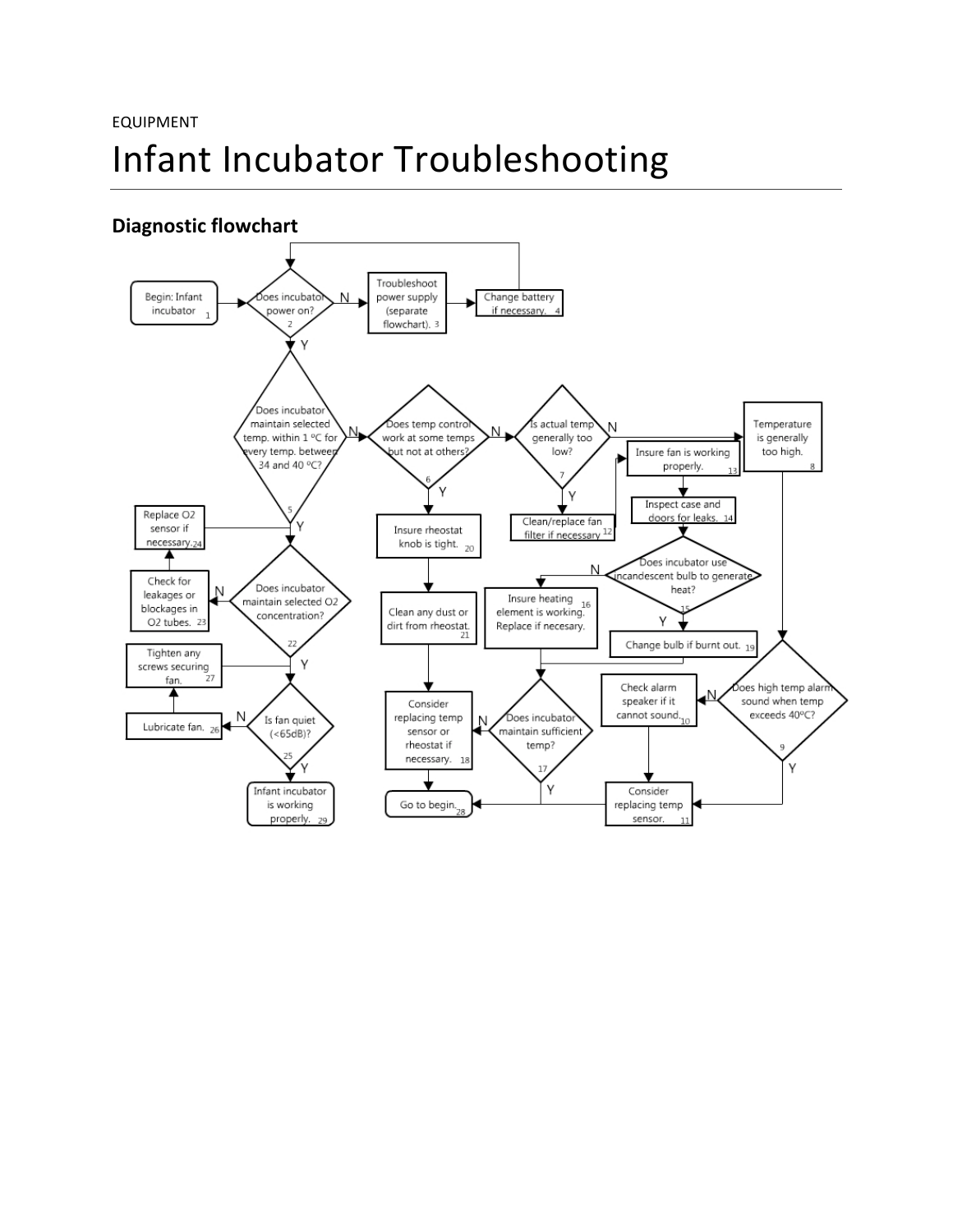| #              | <b>Text box</b>                                                                                                                                | <b>Explanation or Comment</b>                                                                                                                                                                                                                                                                                                                                  |
|----------------|------------------------------------------------------------------------------------------------------------------------------------------------|----------------------------------------------------------------------------------------------------------------------------------------------------------------------------------------------------------------------------------------------------------------------------------------------------------------------------------------------------------------|
| $\mathbf{1}$   | Begin: Infant<br>incubator                                                                                                                     | Start the diagnostic process for a work order on an infant<br>incubator.                                                                                                                                                                                                                                                                                       |
| $\overline{2}$ | Does incubator<br>power on?                                                                                                                    | Lights, displays, and sounds are signs the device is powered<br>on.                                                                                                                                                                                                                                                                                            |
| 3              | Troubleshoot power<br>supply (separate<br>flowchart).                                                                                          | Infant incubators generally have an AC-DC power supply.                                                                                                                                                                                                                                                                                                        |
| $\overline{4}$ | Change battery if<br>necessary.                                                                                                                | If there is battery, test its ability to receive and hold a charge.                                                                                                                                                                                                                                                                                            |
| 5              | Does incubator<br>maintain selected<br>temperature within<br>1 <sup>o</sup> C for every<br>temperature<br>between 34 and<br>40 <sup>o</sup> C? | An infant incubator should maintain preset temperatures<br>between 34 and 40°C. First check if the temperature is<br>between this range. Second, insure temperature increases and<br>decreases with the control knob or selector. Third, insure the<br>temperature inside the incubator is within one degree of the<br>value set by the knob or control panel. |
| 6              | Does temperature<br>control work at<br>some temperatures<br>but not at others?                                                                 | The incubator does not pass the third test of controlling<br>temperature to within one degree at all temperatures. Does<br>the temperature increase and decrease with controls, but not<br>maintain the correct temperature at all selected<br>temperatures?                                                                                                   |
| 7              | Is actual<br>temperature<br>generally too low?                                                                                                 | The incubator cannot accurately control the temperature at<br>any temperature level. Is the actual temperature generally<br>lower than the setting?                                                                                                                                                                                                            |
| 8              | Temperature is<br>generally too high.                                                                                                          | The incubator cannot accurately control temperature at any<br>level and the temperature is not too low. Therefore, the<br>temperature is too high.                                                                                                                                                                                                             |
| 9              | Does high<br>temperature alarm<br>sound when<br>temperature exceeds<br>$40^{\circ}$ C?                                                         | Does a safety alarm sound when the actual temperature<br>exceeds 40°C?                                                                                                                                                                                                                                                                                         |
| 10             | Check alarm speaker<br>if it cannot sound.                                                                                                     | Insure the machine is not in silent mode. If the machine is not<br>in silent mode and no alarm sounds at high actual<br>temperatures, check the temperature sensor placement and<br>the speaker.                                                                                                                                                               |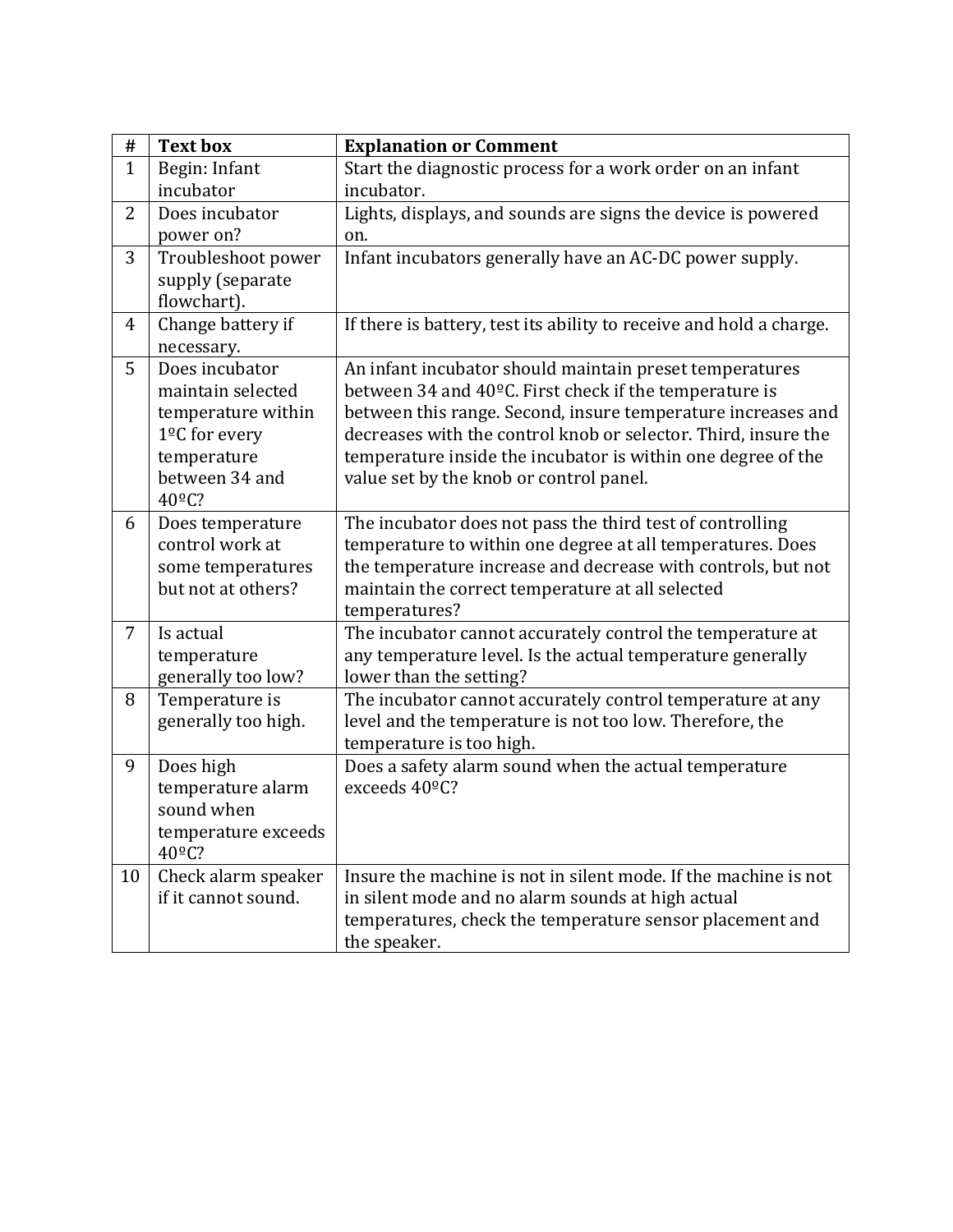| 11 | Consider replacing                   | The incubator's temperature is too high and the machine is                                                      |
|----|--------------------------------------|-----------------------------------------------------------------------------------------------------------------|
|    | temperature sensor.                  | having trouble regulating the temperature with controls.                                                        |
|    |                                      | Check the connections and placement for the machine's                                                           |
|    |                                      | temperature sensor. It might not be located in the correct area                                                 |
|    |                                      | of the incubator to read the high temperatures. See BTA skills                                                  |
|    |                                      | on electrical connections and connectors. If the technical issue                                                |
|    |                                      | cannot be resolved, consult with clinical staff. If the clinical                                                |
|    |                                      | staff approves, operate the incubator with a separate                                                           |
|    |                                      | thermometer and turn the entire machine off and on to                                                           |
|    |                                      | regulate the temperature and prevent overheating the infant.                                                    |
| 12 | Clean/replace fan                    | Low temperature can result from problems with the intake                                                        |
|    | filter if necessary.                 | fan or from leaks. Fan filter needs to be cleaned or replaced                                                   |
|    |                                      | when dirty. The filter might be washable with water and                                                         |
| 13 | Ensure fan is                        | detergent.<br>Use a multimeter to ensure the proper voltage reaches the                                         |
|    | working properly.                    | fan.                                                                                                            |
| 14 | Inspect case and                     | Large leaks can be detected by using your hand to sense warm                                                    |
|    | doors for leaks.                     | air escaping. Small leaks can be found by using a toothbrush                                                    |
|    |                                      | to apply detergent around seals in doors and case. See BTA                                                      |
|    |                                      | skills for plumbing leaks. Leaks might be repaired with                                                         |
|    |                                      | sealant.                                                                                                        |
| 15 | Does incubator use                   | Some older incubators use an incandescent bulb to generate                                                      |
|    | incandescent bulb to                 | heat instead of a heating element.                                                                              |
|    | generate heat?                       |                                                                                                                 |
| 16 | <b>Ensure heating</b>                | If a resistive heating element is used, measure its resistance                                                  |
|    | element is working.                  | with a multimeter and compare to manufacture specifications.                                                    |
|    | Replace if necessary.                | The element can be replaced with any resistor with the same                                                     |
|    |                                      | resistance and power ratings.                                                                                   |
| 17 | Does incubator                       | Does the incubator maintain sufficient temperature after any                                                    |
|    | maintain sufficient                  | corrective actions on the bulb or heating element?                                                              |
|    | temperature?                         |                                                                                                                 |
| 18 | Consider replacing                   | There might be a problem with the incubator's temperature<br>sensor inaccurately reading the temperature. Check |
|    | temperature sensor<br>or rheostat if | connections (see BTA skill on electrical connectors and                                                         |
|    | necessary.                           | connections). Consider replacing temperature sensor or                                                          |
|    |                                      | rheostat.                                                                                                       |
| 19 | Change bulb if burnt                 | If the incandescent bulb is burnt out it will need to be                                                        |
|    | out.                                 | replaced with one with the same power rating.                                                                   |
| 20 | Ensure rheostat                      | Some rheostats include a knob on the shaft attached with a set                                                  |
|    | knob is tight.                       | screw. Insure the set screw is tight. If the knob is broken,                                                    |
|    |                                      | search for a replacement plastic knob. If replacement knob                                                      |
|    |                                      | cannot be found, control the rheostat using pliers to turn the                                                  |
|    |                                      | shaft.                                                                                                          |
| 21 | Clean any dust or                    | See BTA skills on cleaning and repairing switches.                                                              |
|    | dirt from rheostat.                  |                                                                                                                 |